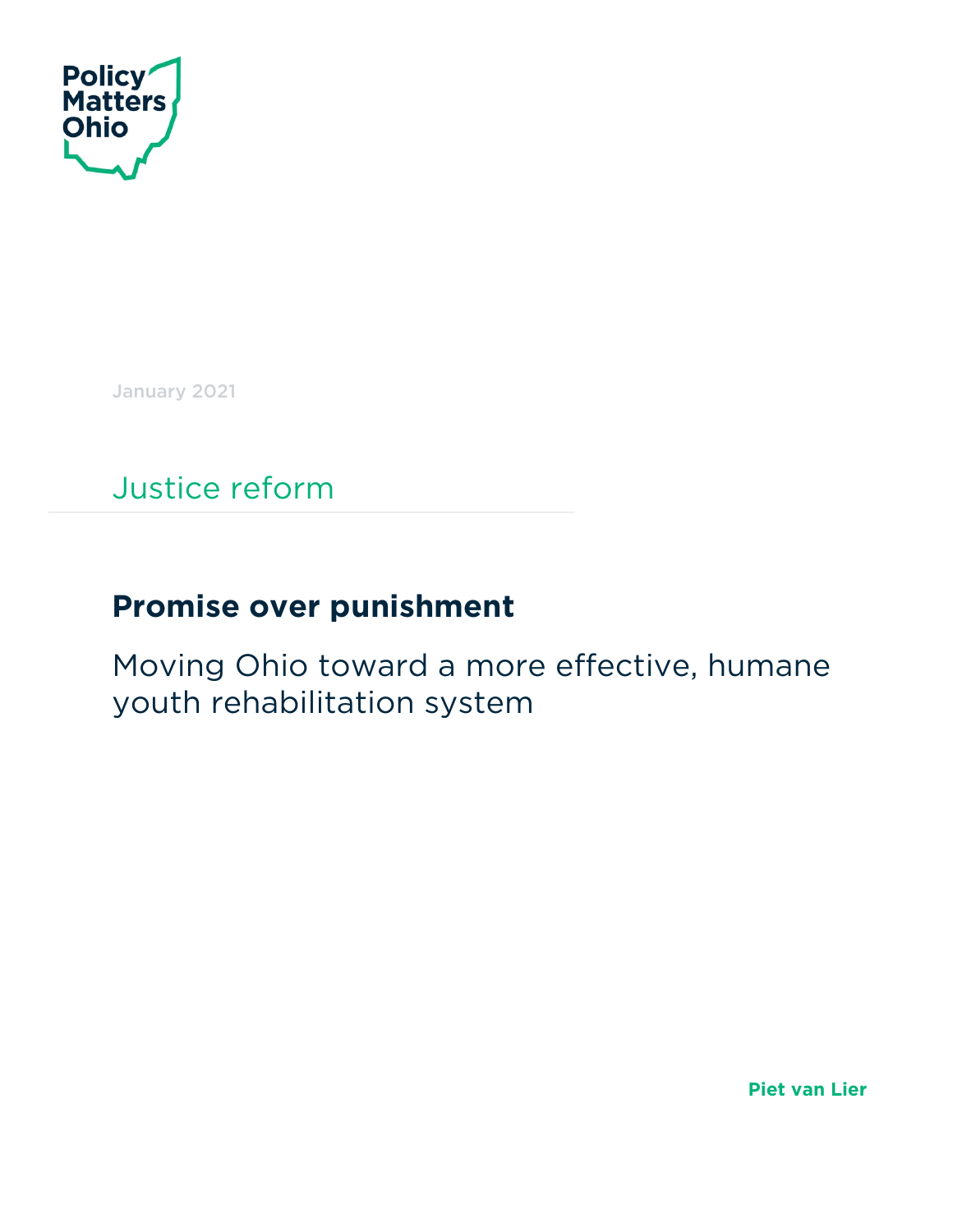

### **Introduction**

Children and young adults are in a critical developmental phase that helps shape the rest of their lives. That is why it's important to help young people get back on track when they have been convicted of a crime. Something may have disrupted their family life, or they may have a mental or emotional health problem. Years of research show that incarcerating youth often compounds these issues.

Over the past two decades, Ohio has taken steps in the right direction by significantly reducing its youth prison population. It closed youth prisons and implemented community-based alternatives that keep youth closer to home and provide more opportunities for treatment and support. External factors have also contributed to the decrease.

Nevertheless, the bulk of the budget of the Ohio Department of Youth Services (DYS) funds operation of its remaining three state youth prisons, 12 independently operated community corrections facilities (CCFs), and other programming related to incarceration. In the end, these budgetary choices focus on the punishment of youth rather than support for youth in their communities that might save and heal lives, preventing the need for incarceration in the first place.

# **Youth incarceration in Ohio**

Today DYS operates only three prisons compared to 11 in the early 1990s. It also operates or works with six alternative facilities and funds 12 regional CCFs. Like youth prisons, most CCFs are a form of secure, residential incarceration, but they are less restrictive and focus on treatment and specialized case management.

Other factors contributing to the decrease in Ohio's youth prison population include reductions in juvenile crime, class-action litigation, and a settlement agreement that helped accelerate efforts to expand community programs.<sup>1</sup>

<sup>&</sup>lt;sup>1</sup> Case Western Reserve University Schubert Center for Child Studies, Getting It Right: Realigning Juvenile Corrections in Ohio to Reinvest in What Works (2015). https://bit.ly/3pQuW6e.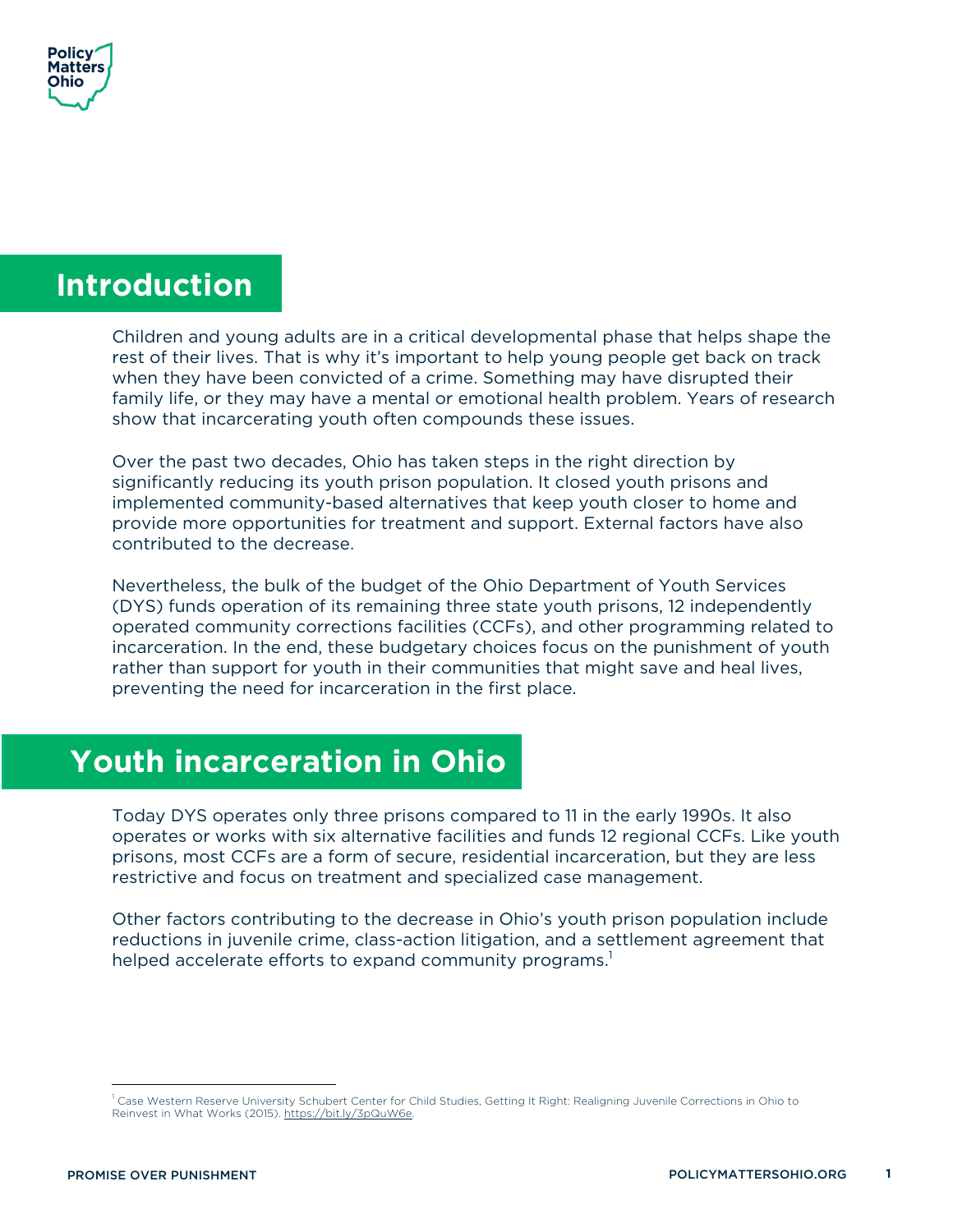

As a result of a combination of these factors, the number of youth in prisons operated by DYS dropped from more than 2,500 in 1992 $^2$  to 530 in 2019.<sup>3</sup> The number of CCF admissions has grown since the early 1990s, when the first such facility opened, with CCFs serving a total of 577 youth in 2019.<sup>4</sup> This change represents a 55% decrease in the number of incarcerated Ohio youth over the past three decades.

The number of youth in Ohio prisons and CCFs further decreased last year, with DYS reporting an average prison population of 463 for fiscal year 2020, which ended in June.<sup>5</sup> In 2020, 313 youth were admitted to Ohio's 12 CCFs.<sup>6</sup> The pandemic-related disruption of the pipeline of youth into the DYS system and CCFs likely contributed significantly to these decreases.

Despite the decreasing reliance on incarceration, Ohio policymakers have continued to allocate significant funding to large youth prisons, spending more than \$96 million on its three large facilities. That breaks down to an annual cost of nearly \$200,000 per youth, the equivalent of eight years undergraduate education at Ohio State University.<sup>7</sup> The average stay in Ohio youth prisons is 15.5 months, which costs more than \$258,000 per youth. $8$  DYS also continues to upgrade its archaic, dangerous facilities, spending more than \$24.5 million since 2018 at two of its three prisons — Circleville and Indian River  $-$  in large part to comply with federal regulations under the Prison Rape Elimination Act.<sup>9</sup> From 2005 to 2019, a period during which DYS closed five of its eight youth prisons, facility expenditures decreased only 14 percentage points, likely because of the need to make the remaining youth prisons safer.<sup>10</sup> In 2009, however, the closure of two youth prisons resulted in savings and reallocation of \$24 million, much of which was returned to the state's general revenue fund rather than spent on better serving youth.<sup>11</sup> Finally, there are myriad additional costs associated with incarcerating youth in prisons, including re-entry and family visitation programs<sup>12</sup> and the money DYS paid to operate CCFs (\$23.4 million in 2019 $^{13}$ ), which remain a form of incarceration.

In the end, these budgetary choices focus on punishment, even in a global pandemic (see sidebar: "Youth prisons in a pandemic"), rather than ensuring every child has access to the supports they, their families and communities need. These include safe, healthy housing and neighborhoods; quality education; health care that covers

<sup>&</sup>lt;sup>2</sup> Juvenile Justice Coalition, Bring Youth Home: Building on Ohio's Deincarceration Leadership (2016). p. 4.<br><sup>3</sup> Ohio Department of Youth Services Monthly Fact Sheets, FY2020 data, available at <u>https://bit.ly/3959bJb</u>. T

include youth incarcerated at CCFs.<br><sup>4</sup> Ohio Department of Youth Services, Annual Report 2019, page 7.<br><sup>5</sup> DYS Monthly Fact Sheets, https://bit.ly/3959bJb.<br><sup>6</sup> Information provided by DYS in response to a request by Policy

<sup>&</sup>lt;sup>8</sup> Ohio Department of Youth Services, <u>DYS Monthly Fact Sheet</u> (July 2020), last accessed July 29, 2020. The annual cost is taken by adding the FY19 average per diem and marginal costs and multiplying that number by 12 [(\$521.64+\$25.65)x365=\$199,760.85].<br><sup>9</sup> From spreadsheets provided by Ohio Department of Youth Services, November 2020.

<sup>19</sup> From spreadsheets provided by Ohio Department of Theories, November 2020. 10 Matei, Andreea and Samantha Harvell, Urban Institute, Data Snapshot of Youth Incarceration in Ohio, page 7.

<sup>&</sup>lt;u>https://urbn.is/3qa6MUj</u>.<br><sup>11</sup> CWRU Shubert Center, p. 4. <u>https://bit.ly/3pQuW6e</u>.<br><sup>12</sup> Reentry staffing, for example, cost \$948,000 in FY2020 according to data provided by DYS in response to a request by Policy Matters Ohio.

According to the DYS 2019 Annual Report, the agency spent \$23.4 million on CCFs that year.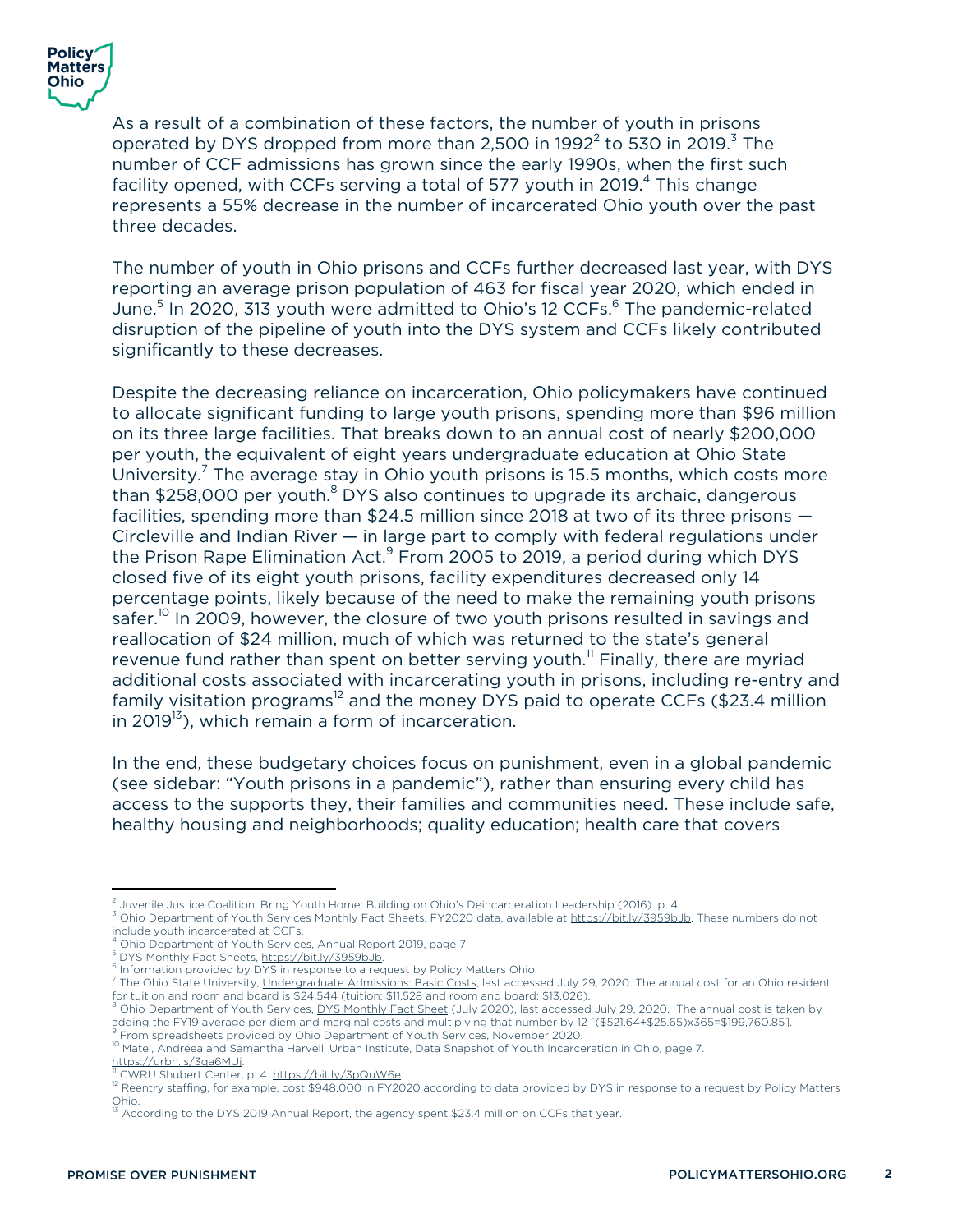

physical and mental health needs and trauma treatment; healthy food; and employment that pays a living wage.

Decreasing reliance on youth prisons cannot be seen as a simple solution or a panacea, however. While youth can be better served outside a prison setting and closer to their communities, challenges persist in alternative settings. These alternatives often deal with youth facing less adversity than those who are incarcerated, and their success often depends on the willingness of courts to utilize alternatives, the existence of providers, and enough funding and oversight to ensure safety and appropriate care. Private facilities tend to be less accountable to public oversight than public institutions like DYS, and this can have implications in terms of adequate staffing, pay and training. At the same time, any move to decarcerate cannot be understood to be simply a way to save money — first and foremost, it must be about saving and healing lives.

### **Youth prisons in a pandemic**

In 2020, COVID-19 swept the country, especially affecting people held in youth and adult prisons. By had tested 680 youth in its system and reported 119 positive cases, with all three of its prisons under quarantine. A total of 144 staff had tested positive and one had died.\*

With the lack of universal, ongoing testing, there likely have been many more cases, particularly given the facilities' poor ventilation and congregate settings. Furthermore, many youth under quarantine have been held in solitary confinement. The physical and mental long-term effects of COVID-19 are unclear, they will likely compound the trauma young people impacted by the juvenile court system are being forced to live with.

In May 2020, Governor Mike DeWine implemented \$775 million in pandemic-related budget cuts, including \$6.2 million to DYS. Rather than cutting costs at the state's youth prisons by releasing youth particularly vulnerable to COVID-19, the majority of these cuts – \$5.3 million – came from communitybased programming. The DeWine administration made additional cuts to parole services (\$760,000) and administrative operations (\$65,000).†

\*U.S. Department of Health and Human Services, Five Essentials for Healthy Adolescents, https://bit.ly/3qKtlPS. †Department of Youth Services, COVID-19 Daily Statistics, January 11, 2021. https://bit.ly/3i6PHYE.

Further shrinking the footprint of Ohio's youth prisons could help achieve these goals but would require state policy-makers to significantly realign resources and transform its approach. This report provides a hopeful, research-based vision for how Ohio policymakers can implement needed changes while maintaining public safety and holding youth accountable with care and creativity.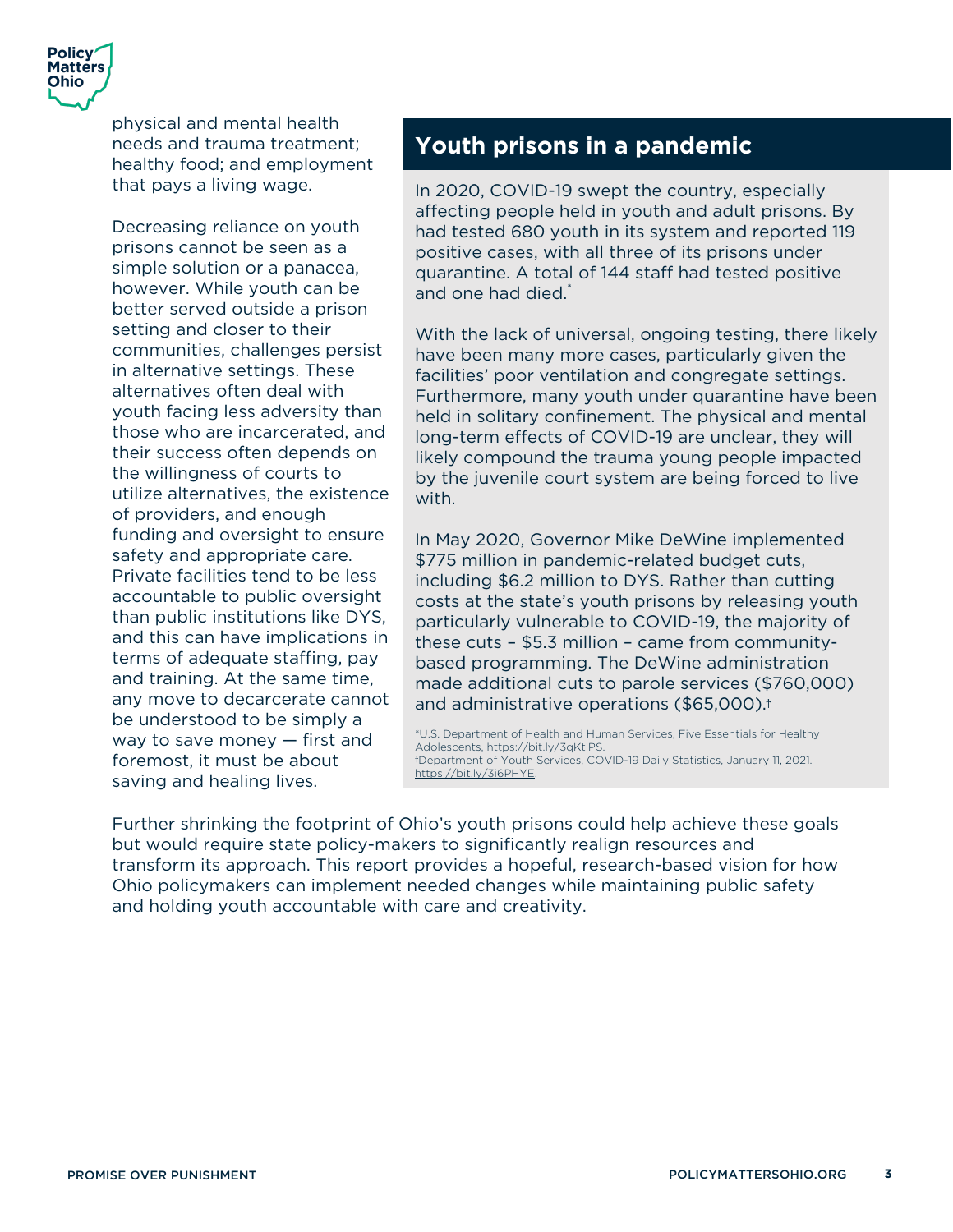

## **Community-based alternatives to youth prisons**

Research shows that the best place for a youth is with their own family, relatives, or foster families instead of group settings or institutions.<sup>14</sup> Lengthy out-of-home placements in secure or residential facilities often increase the likelihood that youth will commit another crime, according to meta-analysis by the Pew Charitable Trusts.<sup>15</sup> Because these kinds of placements don't improve outcomes, researchers and advocates have made a strong case that youth should only be placed in youth prisons and other locked facilities under very narrow circumstances, for six months at most and only if the youth is at high risk for reoffending.<sup>16</sup> If they are placed in residential facilities, they should be close to their communities in facilities that use research- and evidence-based restorative approaches, rather than places grounded in punitive or retributive culture. Only about 25% of youth in DYS prisons present a high risk of reoffending according the state assessment system, $17$  and slightly more than one-third are incarcerated with gun specifications, $18$  suggesting that there is still room in Ohio to move away from the current reliance on incarceration.

Many youth are sent to Ohio's prisons not because it is the best option, but because courts are not connected to a fully funded, well-resourced continuum of programs. To resolve this disparity, policymakers must direct funding to expand alternatives to incarceration and make sure these programs have the required financial and human capacity to meet the needs of the youth they serve. These alternatives must be operated transparently with clear criteria and public accountability to ensure the safety of both youth and staff, as well as program effectiveness and success.

A study of Ohio youth that compared outcomes of RECLAIM Ohio, a funding initiative that "encourages juvenile courts to develop or purchase a range of community-based" alternatives to incarceration, <sup>19</sup> with outcomes at Ohio CCFs and DYS prisons found that youth served through RECLAIM reoffended at lower rates except for those at the very highest risk to commit new crimes.<sup>20</sup> This research matched youth based on gender, race, risk and offense type, suggesting that the differences are not the results of different youth being served.

Youth are also at high risk of physical and sexual assault while incarcerated. In fiscal year 2020, DYS reported 1,200 acts of violence and incidents covered by the Prison Rape Elimination Act in its three prisons, including fights, physical assaults, sexual

<sup>&</sup>lt;sup>14</sup> The Annie E. Casey Foundation, Keeping Kids in Families: Trends in U.S. Foster Care Placements (April 2019), p. 1.<br><sup>15</sup> The Pew Charitable Trusts, Re-Examining Juvenile Incarceration: High cost, poor outcomes spark sh

 $\frac{16}{V}$  Ibid.<br> $\frac{1}{V}$  Current Ohio Youth Assessment System Level for Youth by Facility, July 1, 2020, provided by DYS in response to information request by Policy Matters Ohio.<br><sup>18</sup> Information provided by DYS for fiscal year 2020 in response to request by Policy Matters.

<sup>18</sup> Information provided by DYS from Fiscal year 2020 in response to reponse to request by Policy Matters. 19 See Ohio Department of Youth Services, RECLAIM. https://bit.ly/3afTAHh. RECLAIM stands for Reasoned and Equitable and Local Alternatives to the Incarceration of Minors. <sup>20</sup> The Pew Charitable Trusts, 2015, https://bit.ly/2Ykn0hX.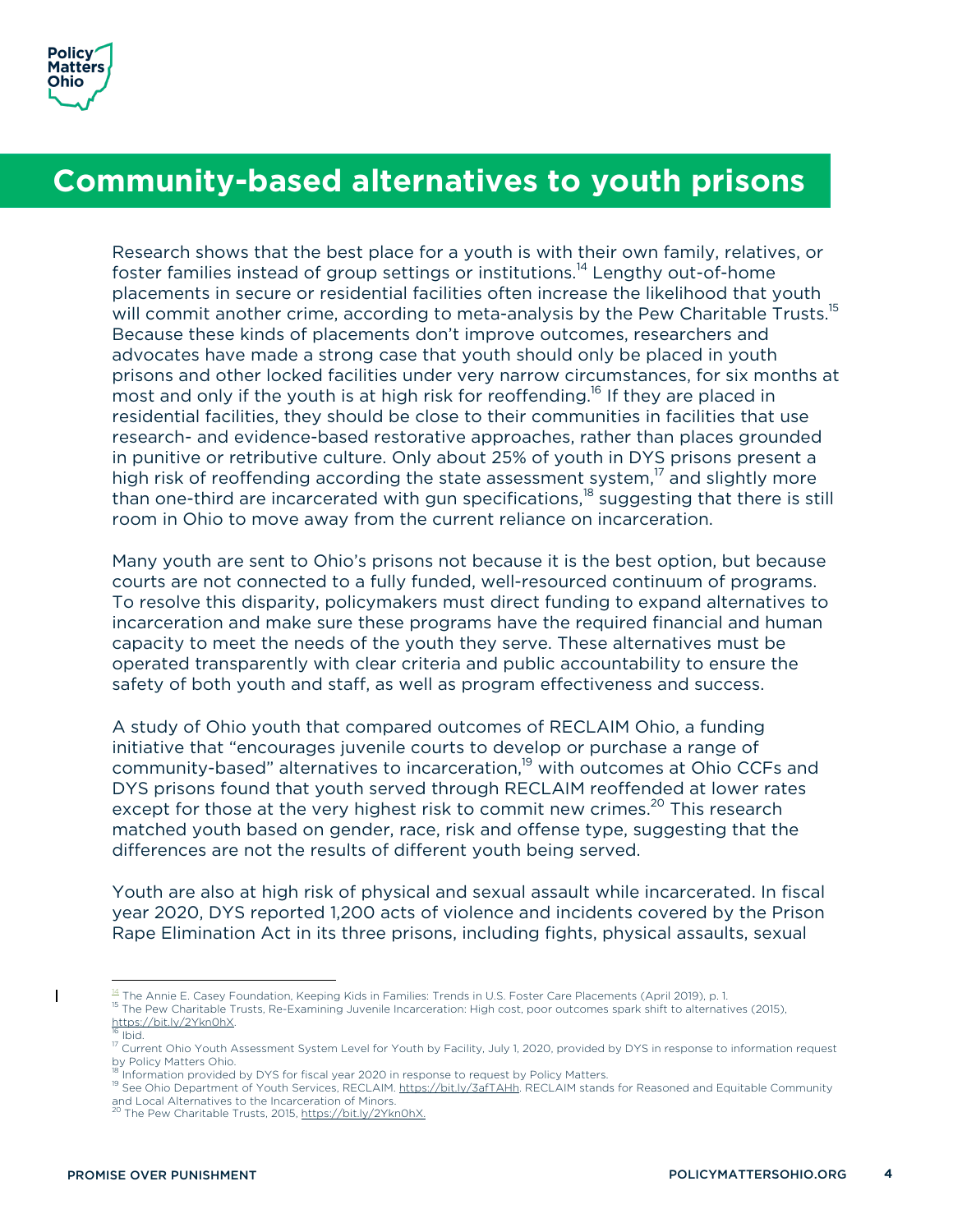

assault and sexual harassment.<sup>21</sup> Incarceration also perpetuates racism, with Black youth disproportionately represented in the DYS prison population. (See "Systemic racism and youth prisons," below.)

With the stakes for Ohio's youth so high, policymakers must pay attention to research showing that more than 85% of youth and even youth assessed as having the highest risk of reoffending can be served safely in their communities at lower cost and with better outcomes.<sup>22</sup> Community-based alternatives have been a key part of Ohio's efforts to reduce its youth prison population.

#### **Targeted RECLAIM**

This DYS funding initiative places youth who would otherwise be committed to a youth prison into model or evidence-based community programs.<sup>23</sup> Targeted RECLAIM is part of the larger RECLAIM initiative, but focuses on expanding the use of alternatives in a specific subset of county juvenile court systems.

Targeted RECLAIM has contributed to a reduction in youth prison admissions in participating counties by over 70%. The initial six counties participating in the program

### **Systemic racism and youth prisons**

The juvenile criminal legal system, like its adult counterpart, unfairly targets Black and brown youth.

Despite self-reporting data showing that Black and white youth commit offenses at similar rates, 63% of the youth in a DYS facility in July 2020 were Black<sup>\*</sup> even though Black people make up only about 15 percent of Ohio youth." Ohio judges are more likely to place white youth in community-based alternatives to prisons than Black youth. For example, the most recent BHJJ evaluation reported that 55% of the youth served by the program in fiscal years 2018 and 2019 were non-white, a substantially lower percentage than the non-white population of incarcerated youth in Ohio in July 2020, which was 73%.†

This disparity is more pronounced for youth incarcerated for gun-related offenses. Despite similar self-reporting rates of gun possession, 93% of youth incarcerated for weapons offenses are Black or brown.<sup>††</sup> Ohio law allows judges discretion in sentencing youth found guilty of crimes that involve firearms under certain circumstances, such as when they are not the principal actor. In other cases that involve firearms, however, the law requires that judges impose additional sentences of at least one year, more than double the highest effective dose of confinement.‡

\* DYS Youth By Facility, July 1, 2020, population snapshot provided by DYS in response to information request by Policy Matters Ohio. Kids Count Data Center, child population by race in Ohio, 2019.

https://bit.ly/2MQ0ISw.<br><sup>†</sup> Begun Center for Violence Prevention Research and Education at Case Western Reserve University's Jack, Joseph, and Morton Mandel School of Applied Social Sciences, An Evaluation of the Behavioral Health/Juvenile Justice (BHJJ) Initiative:<br>Executive Summary, August 2020. https://bit.ly/2KETIaz.

Justice Policy Institute, Smart, Safe, and Fair: Strategies to Prevent Youth

Violence, Heal Victims of Crime, and Reduce Racial Inequality (2018), p. 8.<br><sup>‡</sup> HB 86 Juvenile Provisions Gun Specifications: Fact Sheet, <u>https://bit.ly/3c4pyJc</u>.

reduced their annual admission to DYS youth prisons from 989 youth in 2009 to just over 200 youth in 2019.<sup>24</sup> Youth in these programs are significantly less likely to reoffend compared to youth in youth prisons.<sup>25</sup> Targeted RECLAIM costs \$6.4 million

<sup>&</sup>lt;sup>21</sup> Information provided by the Department of Youth Services at the request of Policy Matters Ohio.<br>
<sup>22</sup> Shaena M. Fazal, Esq. and Youth Advocate Programs, Safely Home (June 2014), p. V. <u>https://bit.ly/35ESi6Y</u><br>
<sup>23</sup> O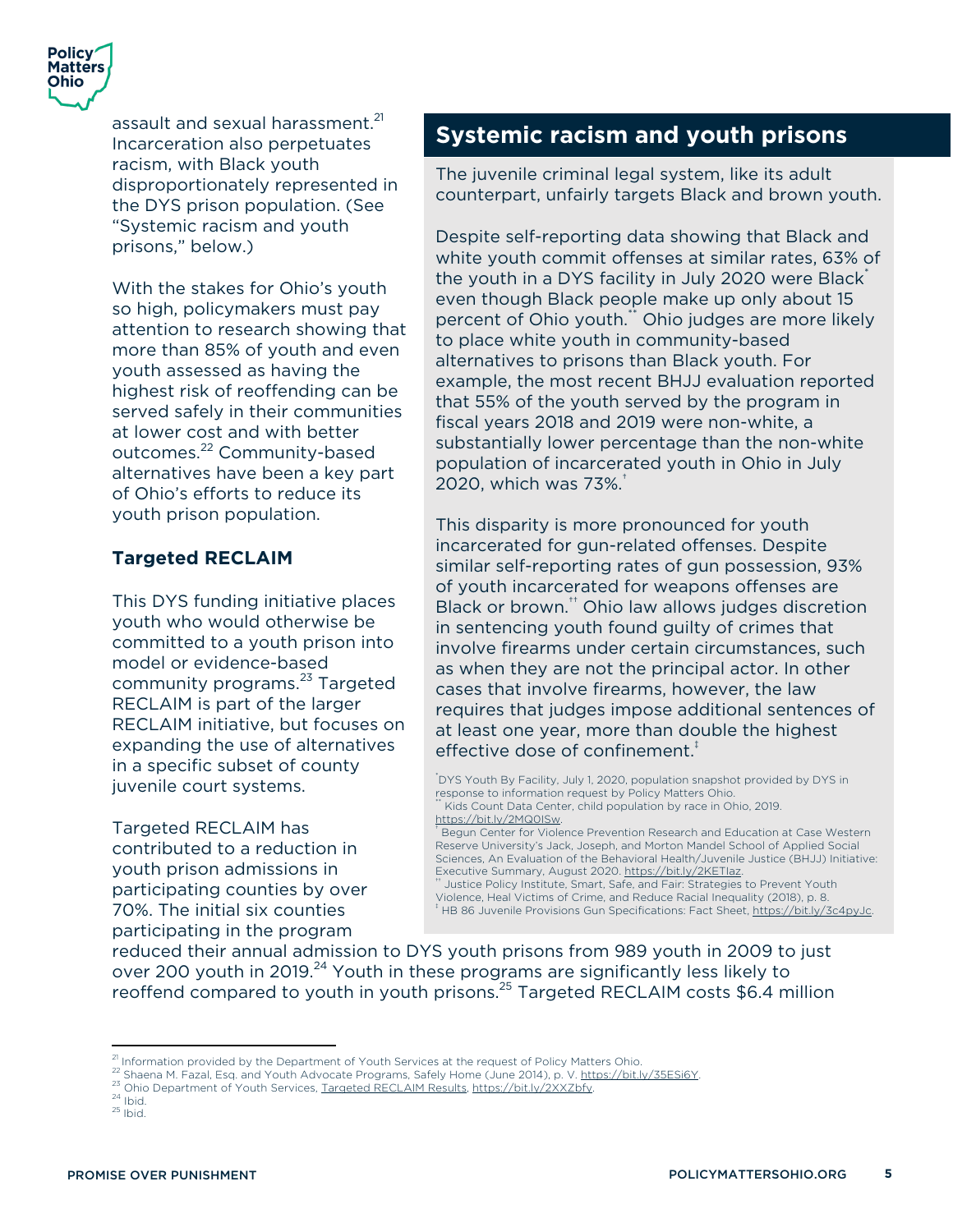

per year<sup>26</sup> and serves nearly 700 youth annually<sup>27</sup> — an average annual cost of nearly \$9,200 per youth.

#### **Behavioral Health/Juvenile Justice Initiative (BHJJ)**

This Ohio program diverts justice-involved youth aged 10-18 with mental health or substance abuse issues. Rather than being incarcerated, youth are put into local behavioral health treatment. The majority of the youth in the program (74%) were assessed as being at moderate or high risk to reoffend and about a third had both a mental health and substance abuse diagnosis.<sup>28</sup> Since 2015, fewer than 4% of youth enrolled in BHJJ and subsequently tracked were committed to a DYS facility at any time after their BHJJ enrollment, and over the course of BHJJ involvement, youth showed improved educational outcomes, reduced trauma symptoms, decreased substance use, and were at lower risk for out-of-home placement. BHJJ's average length of stay is six months at an average cost of \$5,170 per youth, creating better outcomes with a significant savings compared to the average of \$96,000 it costs for a six-month stay in a youth prison.<sup>29</sup>

#### **Lucas County's continuum of programs**

While research suggests that Ohio's existing programs are effective, they are not available in every community. That is why advocates recommend expanding work with local communities and organizations to build a more comprehensive "continuum of non-profits to provide a variety of services for justice-involved youth, including a majority investment in community-based programs."<sup>30</sup> In Lucas County, the court began a continuum of programs that provided meaningful one-on-one interventions for young people. This change led to "better outcomes, building trust … and having the willingness to try new and creative approaches to meeting youth where they are."<sup>31</sup> From 1998 to 2014, Lucas County reduced the number of youth committed to DYS prisons from 300 to 17 (a 94% decrease) and decreased those in its local detention facility, while safely managing youth at home. $32$ 

#### **Youth Advocacy Program (YAP)**

YAP provides youth with culturally competent wraparound services through a credible advocate who "shares their language and who lives in the same neighborhood; or … were once system-involved themselves, or have common familial histories."<sup>33</sup> Ninety percent of youth in YAP programs were stable in their community or lived in less restrictive settings by the end of the program and were not arrested while enrolled; over 80% of youth were not arrested again after their program

<sup>&</sup>lt;sup>26</sup> Ohio Department of Youth Services, <u>RECLAIM: Targeted RECLAIM – Expansion</u>, Table.<br><sup>27</sup> University of Cincinnati Corrections Institute, <u>Keeping Kids Close to Home: Targeted RECLAIM 2014 & 2015 Outcome Evaluation,</u> p.

<sup>(</sup>March 23, 2018). More recent data are not available.<br><sup>28</sup> Begun Center for Violence Prevention Research and Education at Case Western Reserve University's Jack, Joseph, and Morton Mandel School of Applied Social Sciences, An Evaluation of the Behavioral Health/Juvenile Justice (BHJJ) Initiative: Executive Summary, August 2020. https://bit.ly/2KETIaz.<br><sup>29</sup> Ibid.<br><sup>30</sup> Safely Home, p. 19.<br><sup>31</sup> Safely Home, p. 13-14.<br><sup>32</sup> Safely Home, p. v.<br><sup>33</sup> Safely Home, p. 33.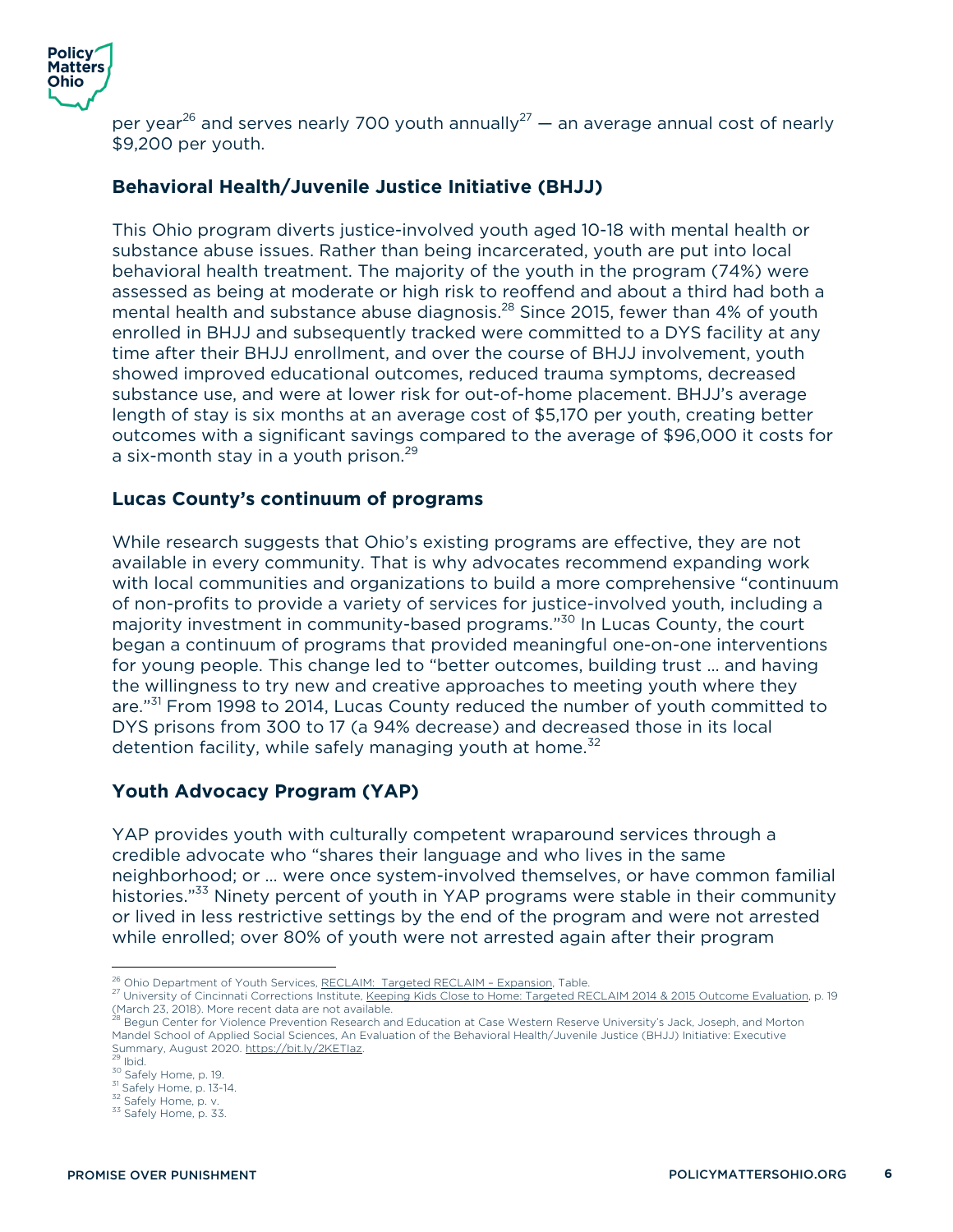

enrollment ended.<sup>34</sup> YAP costs are estimated to be approximately \$30,000 per year.<sup>35</sup>

#### **Credible Messenger**

In Washington DC, the Credible Messenger Initiative matches youth with "a community-rooted, transformative mentor who shares similar life experiences." These Credible Messengers "come from the same communities [as the youth they serve], were involved in the courts and have turned their lives around, demonstrate integrity and transformation, and are skilled and trained in mentoring young people."<sup>36</sup>

# **Providing support for youth and communities**

Many youth, families, and communities who come into contact with Ohio's juvenile courts are overwhelmed with the daily challenges of meeting their basic needs. To ensure every Ohio child and young adult has a chance at success, every Ohio community should be well-resourced and supported so they — as a community can address their community's needs. Here are some areas that policymakers must address by fully directing public resources to meet individual and community needs.

#### **Mental health and substance abuse treatment**

Issue: In August 2019, 64% of males and 100% of females incarcerated in Ohio's youth prisons were on the mental health caseload. A 2012 Ohio interagency report on mental health and juvenile justice acknowledged that the "juvenile justice system is not the optimal venue to deliver mental health treatment services," but communitybased services "are not working locally or do not exist."<sup>37</sup> The vast majority of youth in the juvenile courts also experience trauma, both past and ongoing, $38$  which can be compounded by system involvement.<sup>39</sup>

Solution: Fully fund the structures that already exist in all Ohio counties. Evidenceand outcome-based programs focused on mental health needs, including familybased interventions, can be delivered through public entities designed to administer or oversee such programs, such as the Families and Children First Councils (FCFC)<sup>40</sup> or Alcohol, Drug Addiction, and Mental Health (ADAMH) boards.<sup>41</sup>

<sup>&</sup>lt;sup>34</sup> Youth Advocate Programs Inc., <u>Outcomes - Internal Measurement</u> (last accessed July 29, 2020).<br><sup>35</sup> Public Safety Canada, <u>Building the Evidence - Evaluation Summaries: Youth Advocate Program</u> (2012), p. 5.<br><sup>36</sup> Depa ["while up to 34 percent of children in the United States have experienced at least one traumatic event, between 75 and 93 percent of youth entering the juvenile justice system annually in this country are estimated to have experienced some degree of trauma], p. 1 and<br>National Center for Mental Health and Juvenile Justice, Trauma Among Youth in the Juven

<sup>&</sup>lt;sup>39</sup> Keeping Kids in Families, p. 1.<br><sup>40</sup> For more information see <u>https://www.fcf.ohio.gov/</u>.<br><sup>41</sup> For more information see <u>https://mha.ohio.gov/Schools-and-Communities/ADAMH-Boards</u>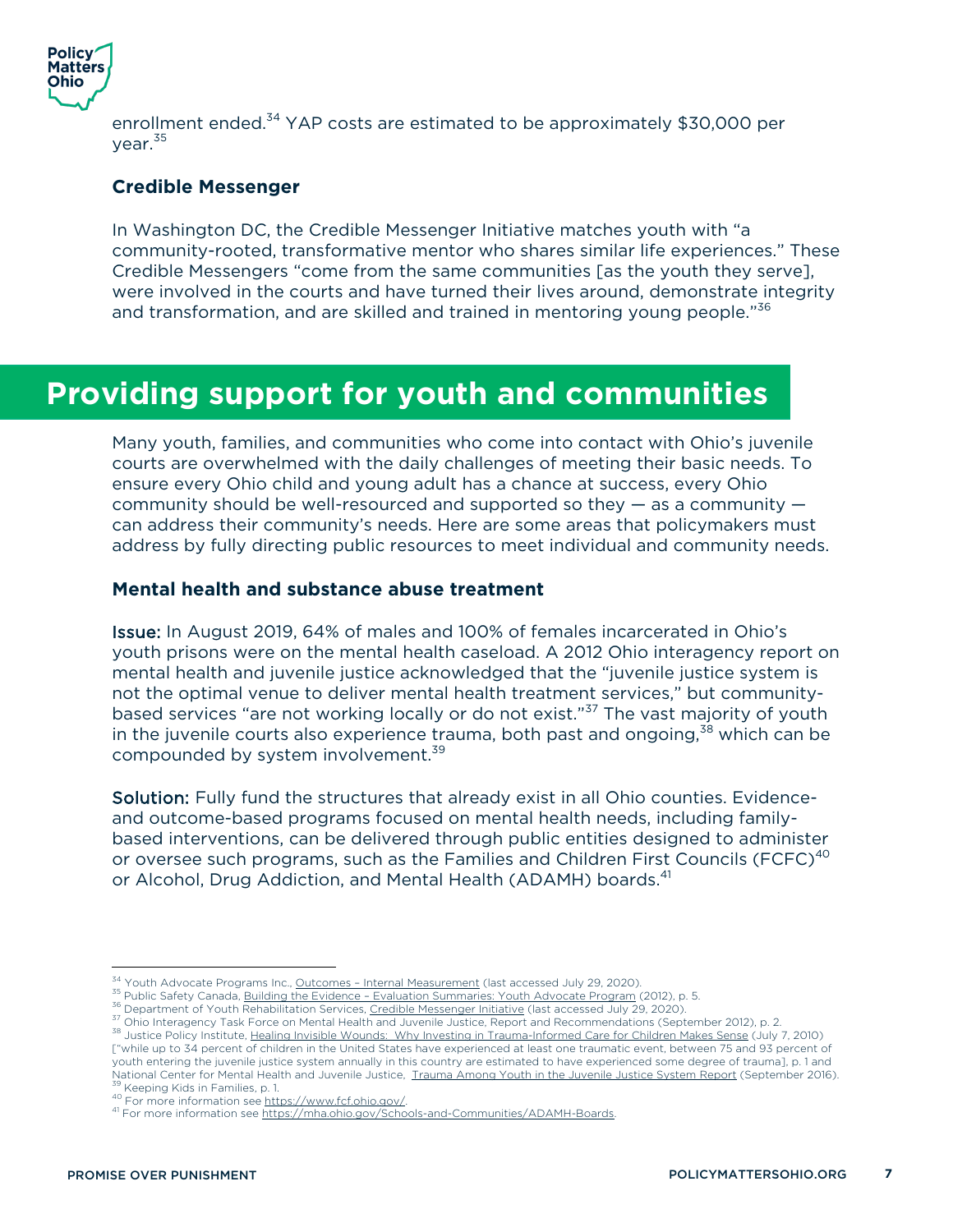

#### **Education**

Issue: Many Ohio students do not experience schools as safe, supportive places where they connect with trusted adults and learn academic, social-emotional and trade skills that prepare them for success later in life. They may need support to become ready to learn. They may be subject to punitive discipline, including restraints, seclusion, and out-of-school suspensions and expulsions, which have longterm negative social and economic consequences.<sup>42</sup> Black students and students living in poverty bear the brunt of these policies: Black students are only 17% of Ohio's total school enrollment but receive 46% of out-of-school disciplinary actions; students from financially disadvantaged homes are 50% of total enrollment, but receive 83% of out-of-school disciplinary actions.

Solution: Ohio lawmakers can make all public schools more positive environments for all students, by continuing to limit court referrals,<sup>43</sup> phasing out suspensions and expulsions, and reconsidering the presence of police officers in school.<sup>44</sup> The state should also continue and expand support for alternatives such as a \$2 million grant program for suspension and expulsion alternatives and the evidence-based Positive Behavioral Intervention Supports in all Ohio schools.<sup>45</sup> In the last biennial budget, Ohio lawmakers provided \$675 million for mental health counseling, wraparound services, mentoring, family engagement and supports, and trauma-informed care professional development.<sup>46</sup> While this was a step in the right direction, lawmakers must overhaul the states' inadequate and racist school funding system, so every school has the resources to hire full-time school nurses, social workers, mental health workers and others who address the critical needs of students and their families. These roles cannot be temporary add-ons funded at the whim of legislators every two years, but must be seen as essential support that is ongoing and stable.

#### **Stable income and employment**

Issue: The average household income for youth served by BHJJ was between \$15,000-\$19,999, at least 20% lower than the \$26,200 federal poverty guideline for a family of four in 2020.<sup>47</sup> Three-quarters of BHJJ households reported an annual household income of less than \$35,000, just above the poverty line.<sup>48</sup> Many Ohioans have to overcome barriers just to make ends meet, even those who have jobs. In fact, six of Ohio's 10 most common jobs pay so little that the median worker supporting a family of three cannot cover the cost of food without SNAP benefits. Half of these jobs pay less than \$24,000 at the median, and all but one pay less than \$35,000.

<sup>&</sup>lt;sup>42</sup> National Conference of State Legislatures, <u>http://www.ncsl.org/research/education/school-discipline.aspx.</u><br><sup>43</sup> Ohio Department of Education, <u>House Bill 410 Requirements</u> (December 2017).<br><sup>44</sup> Studies show a police level, and lower graduation rates. See "Do police keep schools safe? Fuel the school-to-prison pipeline? Here's what the research says."<br>Chalkbeat, June 23, 2020. https://bit.ly/3620AWM.

<sup>&</sup>lt;sup>45</sup> Ohio Department of Education, <u>Using House Bill 318 Requirements to Create Caring Communities</u> (March 2019).<br><sup>46</sup> Ohio Department of Education, <u>Student Wellness and Success Funds Guidance</u> (October 2019).<br><sup>47</sup> U.S. D Federal Programs: HHS Poverty Guidelines for 2020 (last accessed July 30, 2020). 48 An Evaluation of the Behavioral Health/Juvenile Justice (BHJJ) Initiative: 2006-2017 , p.32.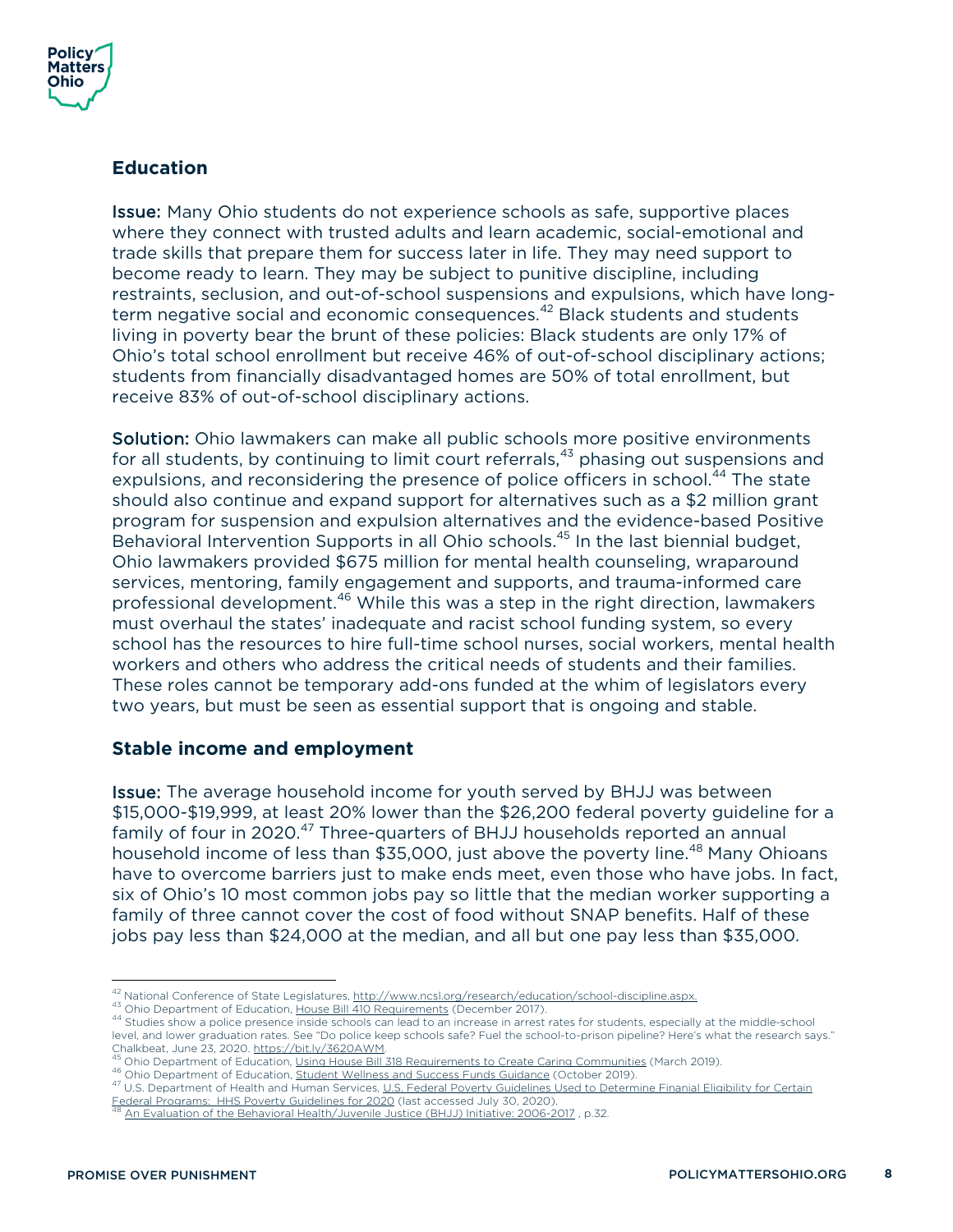

More than a million Ohioans work in these most common jobs, accounting for over a fifth of all employed Ohioans.<sup>49</sup>

Solution: When young people are employed and have stable incomes, they can help support their families and make meaningful connections with their communities through work. To ensure these opportunities, Ohio must increase its minimum wage, support workers' individual and collective rights, and make Ohio's earned income tax credit (EITC) refundable.<sup>50</sup>

#### **Housing and Neighborhoods**

Issue: Research shows that residents living in areas of concentrated poverty feel less safe, have lower quality housing with lead and mold hazards, are less able to access green space and healthy food, and are more likely to be exposed to air, water, and noise pollution. Lead exposure, in particular, has been shown to harm an individual's ability to succeed in school and increase the likelihood that they will enter the juvenile court system and be involved with the criminal legal system as adults.<sup>51</sup>

Solution: All Ohio families must have the opportunity to live in stable, secure, affordable homes. State lawmakers must restore cuts to local governments that have reduced their ability to respond to community-identified priorities in communities across the state and more fully support the Ohio Housing Trust Fund.<sup>52</sup>

#### **Family supports**

Issue: Ohio's families must have the holistic supports they need to care for their children while breaking the cycle of toxic stress and poverty.

Solution: Programs that help support families and communities include subsidized child care, Medicaid, food assistance, rent and utility bill assistance, and safe, efficient public transit. Ohio lawmakers should increase the basic Ohio Works First cash grant in the 2022-23 budget by a minimum of \$100 a month, protect Medicaid expansion from barriers that cause people to lose coverage, exempt workers from SNAP work requirements in high unemployment or job shortage areas across the state, and significantly increase investments in public transit. $53$ 

### **Conclusion**

Children and young adults are in a critical developmental phase that helps shape the rest of their lives. According to the U.S. Department of Health and Human Services and based on input from leading national experts, giving every youth the best chance

<sup>49</sup> Shields, Michael, Policy Matters Ohio, "Working for less 2020," May 1, 2020. https://bit.ly/3oxNwz6.<br><sup>50</sup> Stein, Ben, Policy Matters Ohio, "Strengthen state EITC to help lowest-paid workers," June 4, 2019. <u>https://b</u>

 $^{52}$  Policy Matters Ohio, "A budget for everyone, fiscal years 2022-23," January 14, 2021. <u>https://bit.ly/39UQgRF.</u>  $^{53}$  Ibid.